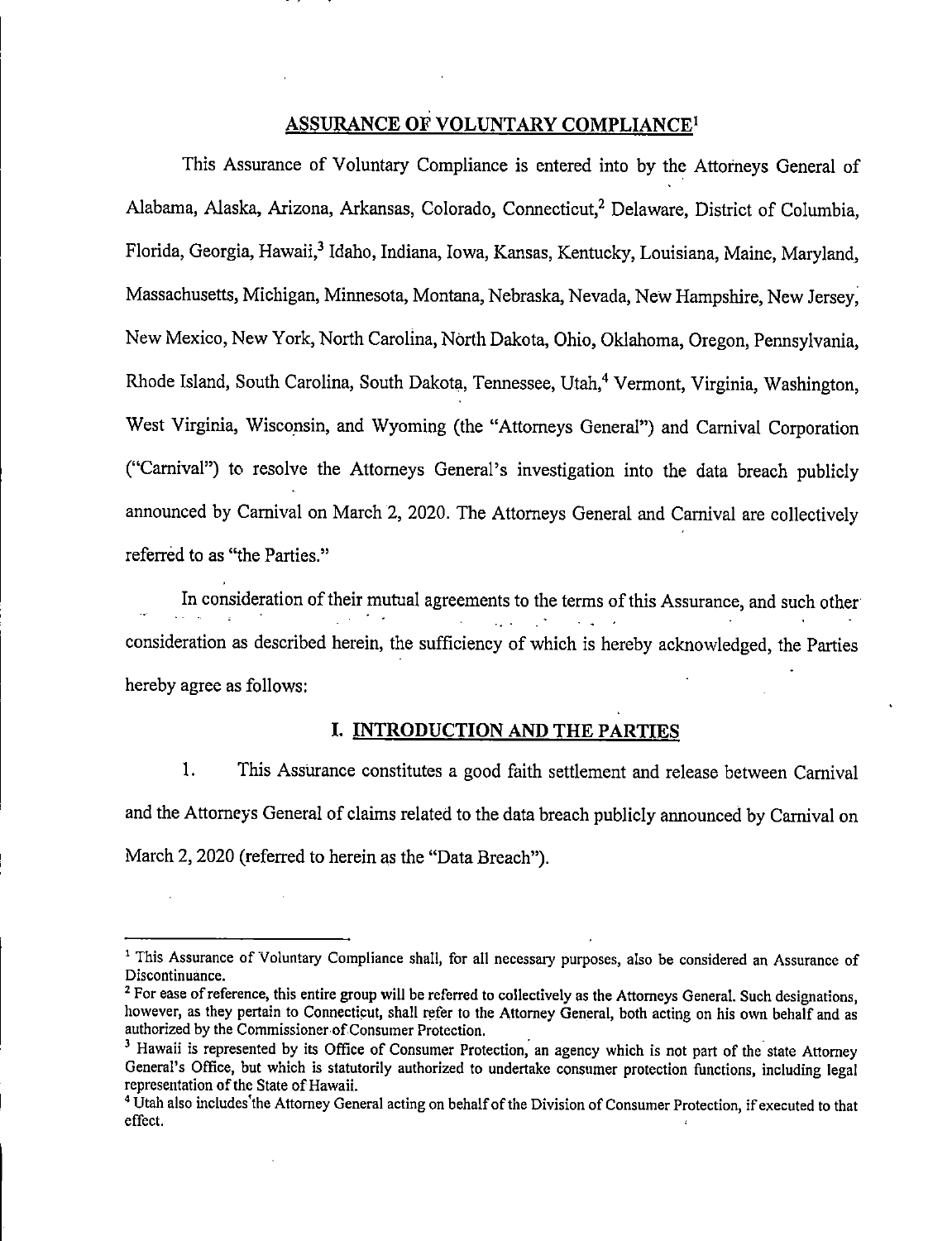2. The Attorneys General have defined jurisdiction under the laws, or assert jurisdiction under the common law, of their respective States for the enforcement of state Consumer Protection Acts, Personal Information Protection Acts, and Security Breach Notification Acts, as defined below.

3. Carnival Corporation is a Panama corporation with a principal place of business located at 3655 NW 87th Avenue, Miami, FL 33178.

#### II. DEFINITIONS

- 4. For the purposes of this Assurance, the following definitions shall apply:
	- A. "Audit Committee" shall mean a subcommittee of Carnival's Board of Directors, which reports to the entire Board of Directors. The Audit Committee includes members of the Board of Directors.
	- B. "Carnival" or the "Company" shall mean Carnival Corporation and the following North American based cruise operating subsidiaries: Carnival Corporation d/b/a Carnival Cruise Line, Holland America Line NV, and Princess Cruise Lines, LTD, and their successors and assigns.
	- C. "Company Network" shall mean any Carnival-owned, operated, or eontrolled network component, the compromise of which would impact the security of Personal Information.
	- D. "Consumer" shall mean any individual who resides in North Carolina whose Personal Information Carnival collects, uses, or maintains.
	- E. "Consumer Protection Acts" shall mean the State citation(s) listed in Appendix A.
	- F. "Effective Date" shall be July 22, 2022.

 $\overline{2}$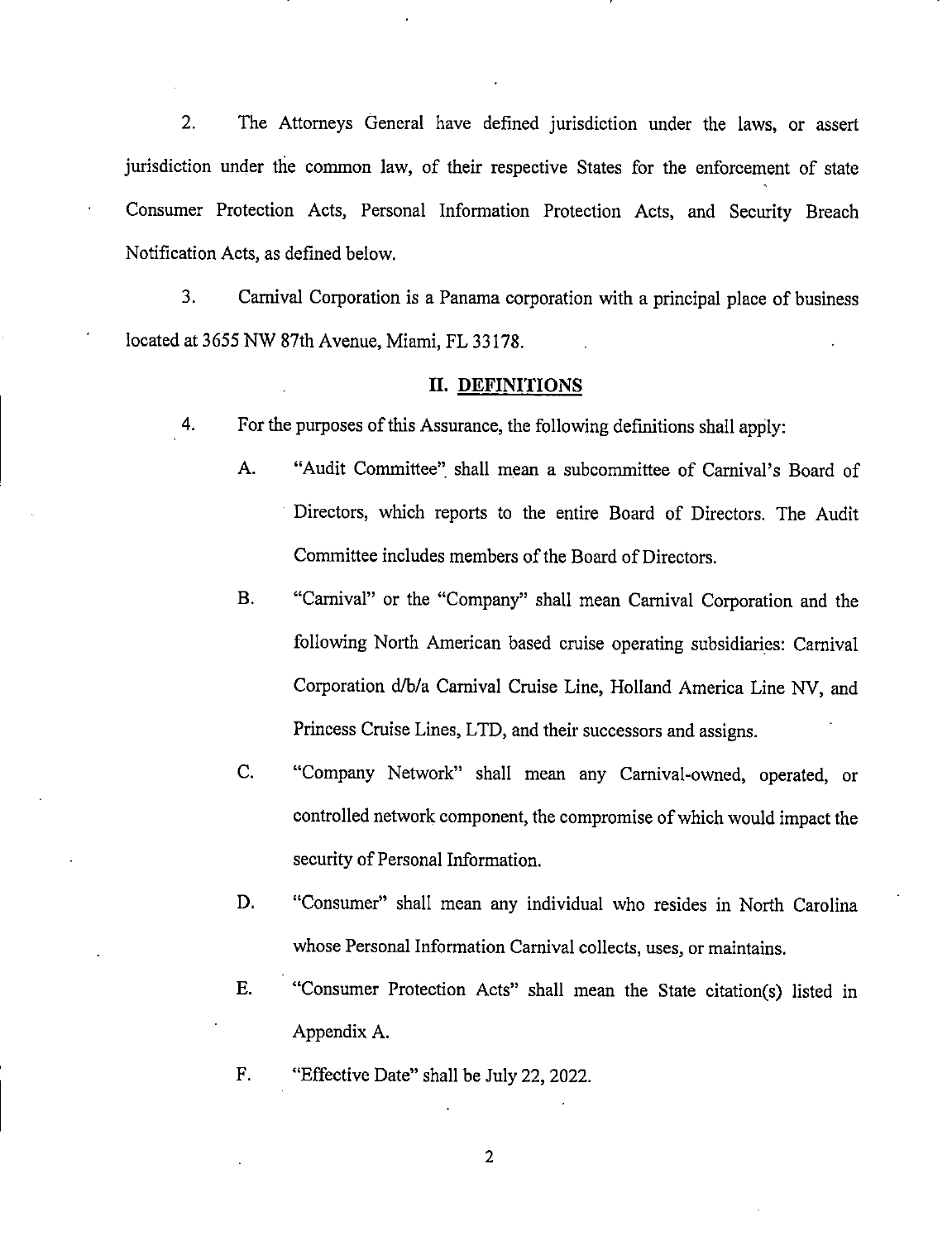- G. "Personal Information" shall mean the data elements in the definitions set forth in the Consumer Protection Acts, Personal Information Protection Acts, and Security Breach Notification Acts.
- H. "Personal Information Protection Acts" shall mean the State citation(s) listed in Appendix B.
- I. "Data Breach" shall mean the security event publicly announced by Carnival on March 2, 2020.
- J. "Security Breach Notification Acts" shall mean the State citation(s) listed in Appendix B.
- K. "Security Event" shall mean any event or occurrence where there is a reasonable probability of unauthorized access to or acquisition of a Consumer's Personal Information owned, licensed, or maintained by Carnival.
- L. "Security Incident" shall mean confirmed unauthorized access to or acquisition of a Consumer's Personal Information owned, licensed, or maintained by Carnival.

#### in. INJUNCTIVE RELIEF

## A. GENERAL COMPLIANCE

5. Carnival shall comply with the Consumer Protection Acts and Personal Information Protection Acts, as applicable, in connection with securing Personal Information against Security Incidents, and shall maintain reasonable security policies and procedures designed to safeguard Personal Information from Security Incidents.

 $\overline{3}$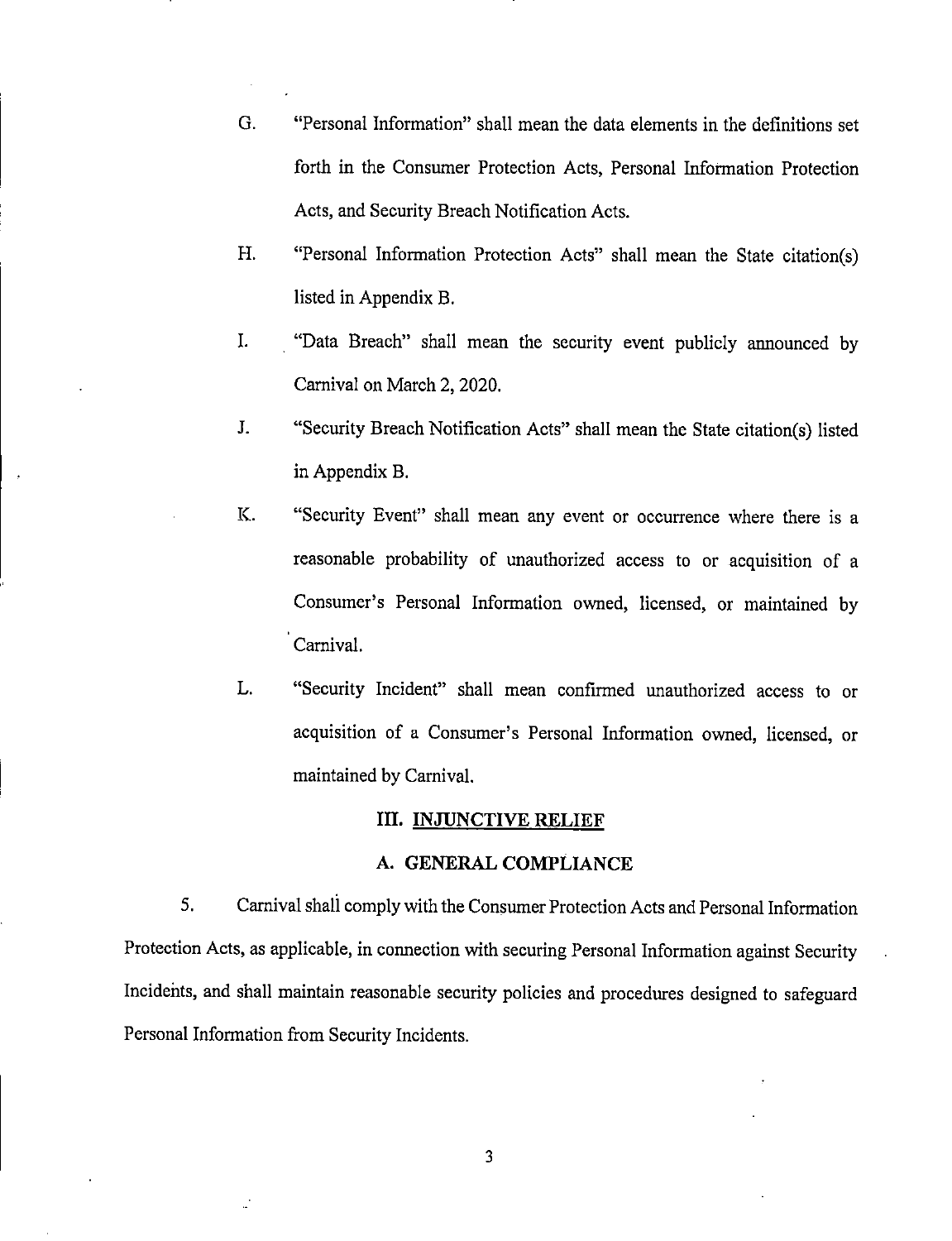6. Carnival shall comply with the Consumer Protection Acts, as applicable, with respect to its representations regarding the extent to which Carnival maintains and protects the privacy and security of Personal Information collected from or about Consumers.

 $\bar{z}_i$ 

7. Carnival shall comply with the Security Breach Notification Acts, as applicable. In particular, in the event of a future Security Incident, Carnival shall provide notice to Consumers and to the Attorneys General to the extent required under and in accordance with the Security Breach Notification Acts.

#### B. INFORMATION SECURITY PROGRAM

8. Carnival shall, within one hundred and eighty (180) days after the Effective Date ofthis Assurance, maintain a comprehensive information security program ("Information Security Program") that is reasonably designed to protect the security, integrity, and confidentiality of Personal Information that Carnival collects about or obtains from Consumers, and shall thereafter review and update the Information Security Program to meet the requirements of this Assurance.

9. Carnival's Information Security Program shall be written and shall contain administrative, technical, and physical safeguards appropriate to: (i) the size and complexity of Carnival's operations; (ii) the nature and scope of Carnival's activities; and (iii) the sensitivity of the Personal Information that Carnival maintains.

10. Carnival may satisfy the requirement to implement and maintain an Information Security Program through internal review, maintenance, and, as necessary, updating of the Company's existing written information security policies, procedures, and standards, provided that such existing written information security policies, procedures, and standards meet the requirements set forth in this Assurance.

 $\overline{4}$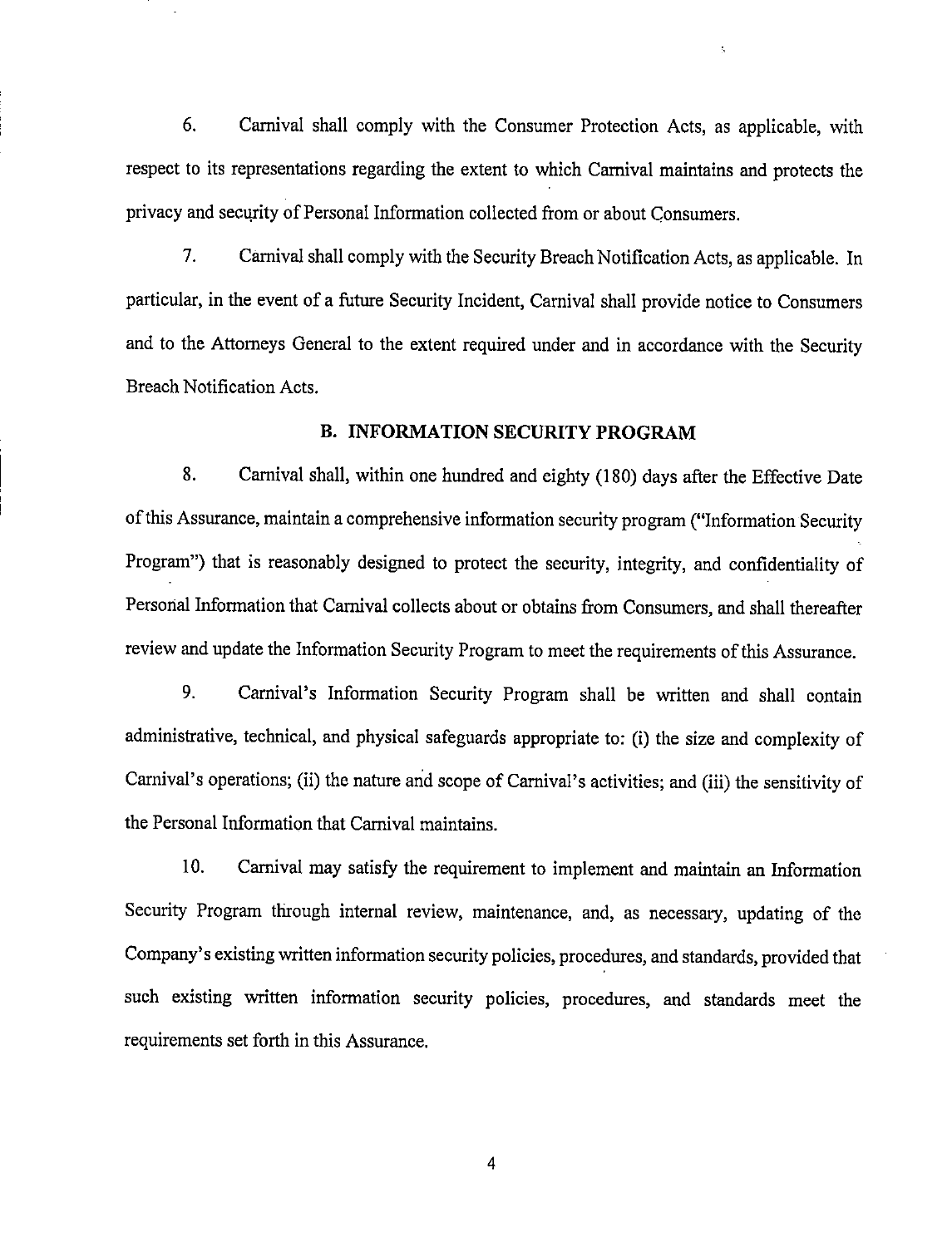11. Carnival shall employ an executive or officer (hereinafter referred to as the Chief Information Security Officer or "CISO") with appropriate credentials, background, and expertise in information security who shall be responsible for overseeing the Company's implementation and maintenance of the Information Security Program. Carnival shall document the duties and responsibilities of the CISO and ensure that the CISO's responsibilities include advising the Chief Executive Officer, Chief Information Officer, Chief Operations Officer, and the Audit Committee, as appropriate, of Carnival's security posture and security risks faced by Carnival. The CISO's responsibilities shall also include reporting any Security Incident impacting 500 or more Consumers in the United States to the Chief Executive Officer, Chief Information Officer, and Chief Operations Officer within forty-eight (48) hours of discovery. The CISO shall report Security Incidents to the Audit Committee in accordance with Carnival's Incident Response Plan.

12. Carnival must provide security awareness and privacy training to all personnel whose job involves access to the Company Network or responsibility for Consumers' Personal Information. Within one hundred and eighty (180) days of the Effective Date, Carnival shall either provide such training or confirm that such training has been provided within the past twelve months, and thereafter, shall provide it to all such personnel on at least an annual basis and to new personnel within thirty (30) days of hire. Carnival also shall provide training regarding the requirements of this-Assurance to personnel with key responsibilities for implementation and oversight of the Information Security Program, including, but not limited to, the CISO.

## C. INCIDENT RESPONSE AND DATA BREACH NOTIFICATION PLAN

13. Within sixty (60) days of the Effective Date of this Assurance, Carnival shall review and update as necessary its written incident response and data breach notification plan ("the Plan") to ensure compliance with the requirements of this Section. The Plan shall address the

5

 $\frac{1}{2}$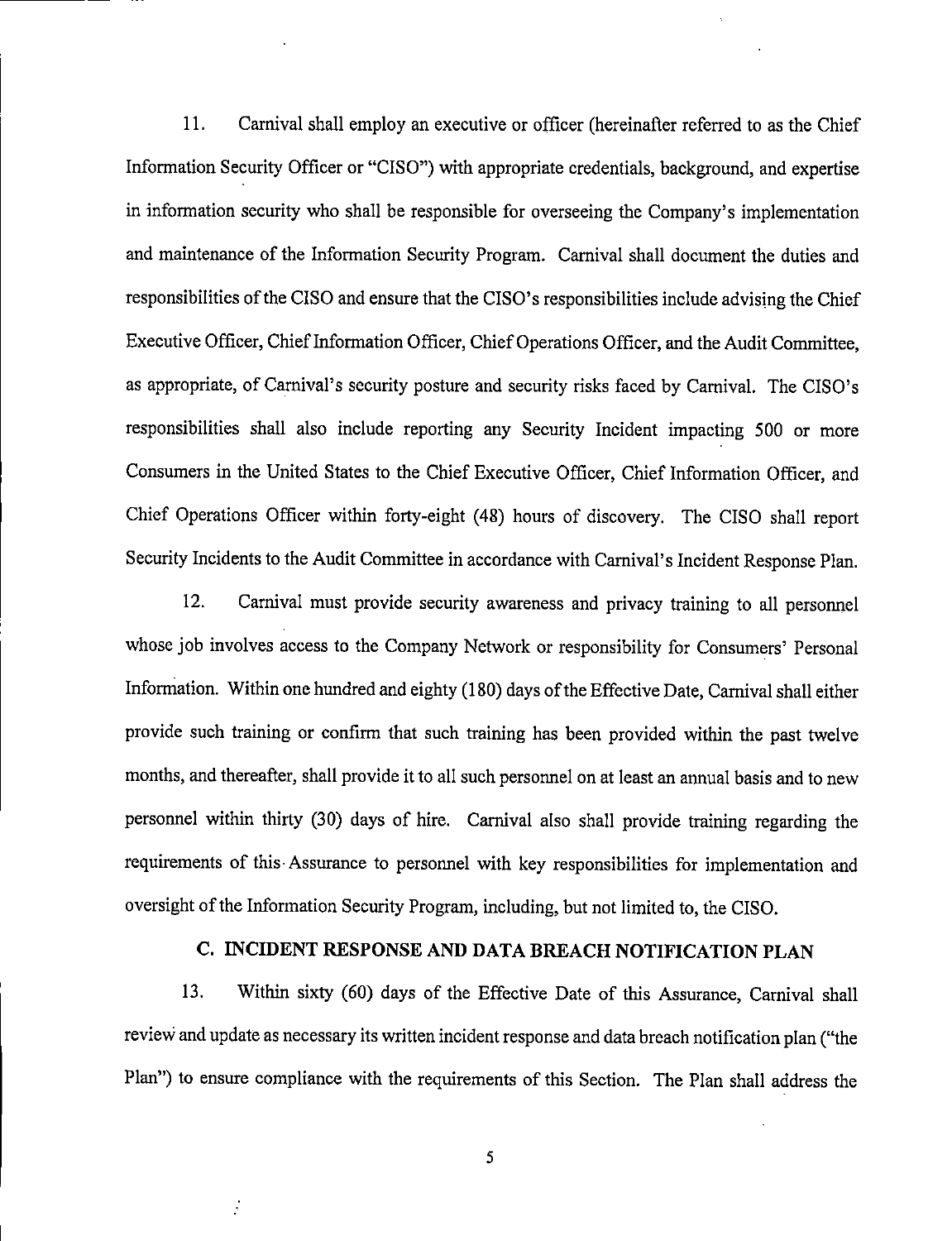following workflows: (i) Preparation; (ii) Detection and Analysis; (iii) Containment; (iv) Eradication; and (v) Recovery.

14. The Plan shall require that Carnival appropriately investigate Security Events. Carnival shall maintain documentation sufficient to show the investigative andresponsive actions taken in connection with a Security Event and the determination as to whether a Security Incident has occurred. The Plan shall further require that if Carnival determines that a Security Incident has occurred, Carnival shall log the Security Incident, which includes a description of the Security Incident and Carnival's response to that Security Incident ("Security Incident Report"). Carnival shall make the Security Incident Report available to the Attorneys General upon request. In the event Carnival makes the Security Incident Report available to the Attorneys General, the Attorneys General shall treat the Security Incident Report as confidential and proprietary to the extent permitted by applicable law.

15. The Plan shall provide guidelines for the process, method, and timeframe by which Carnival will identify the Personal Information potentially or actually exposed as a result of a Security Incident. Further, the Plan shall require that Carnival, where feasible, employ automated tools to expedite identification of Personal Information potentially or actually exposed as a result of the Security Incident.

16. Carnival shall periodically assess whether there are reasonably feasible training or technical measures, in addition to those already in place, thatwould materially decrease the risk of the same type of Security Incident from reoccurring.

#### D. SPECIFIC SAFEGUARDS

17. Data Retention & Disposal: Carnival shall develop, implement, and maintain policies and procedures governing its retention of Personal Information. Such policies and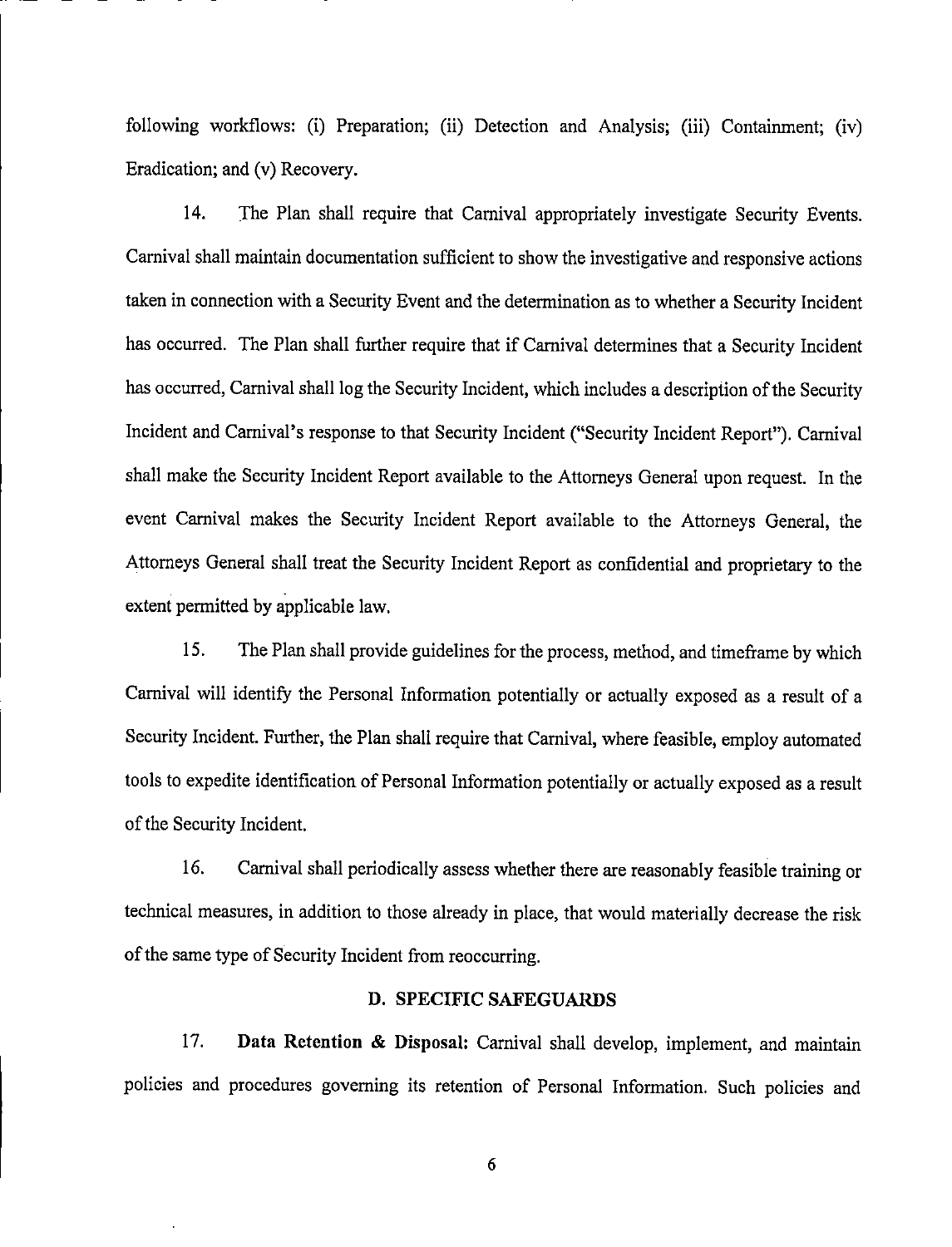procedures shall require that Personal Information only be retained consistent with a business need or legal requirement and be securely disposed ofwhen it is no longer needed for such purposes.

18. E-Mail Security Awareness: The security awareness and privacy training requirements specified in Paragraph 12 of this Assurance shall include employee training with respect to phishing. Carnival shall also conduct periodic phishing exercises for employees to further bolster e-mail security awareness across its workforce and throughout all levels of its organization. Carnival shall conduct such phishing exercises at least two (2) times a year for three (3) years following the Effective Date. Carnival's Chief Privacy Officer shall report aggregated exercise failure results to the Chief Information Officer and Chief Operating Officer and provide additional e-mail security training as appropriate.

19. Email Filtering and Phishing Solutions: Carnival shall maintain email protection and filtering solutions for all Carnival email accounts, including for SPAM, phishing attacks, and malware.

20. Encryption: Carnival shall establish encryption standards and related policies to encrypt Personal Information at rest and in transit as appropriate based on risk, and develop a plan or roadmap for implementation of such policies within a reasonable timeframe.

21. Logging and Monitoring: Camival shall maintain an appropriate system to collect logs and monitor network activity, such as through the use of a security information and event management ("SIEM") tool or a Managed Security Service Provider ("MSSP"). Camival shall configure, regularly update, and maintain the system to report anomalous activity and shall establish policies and procedures to analyze Security Events in real-time. Camival shall further ensure that appropriate and timely follow-up is taken with respect to Security Events and that Security Event logs are appropriately retained.

 $\overline{7}$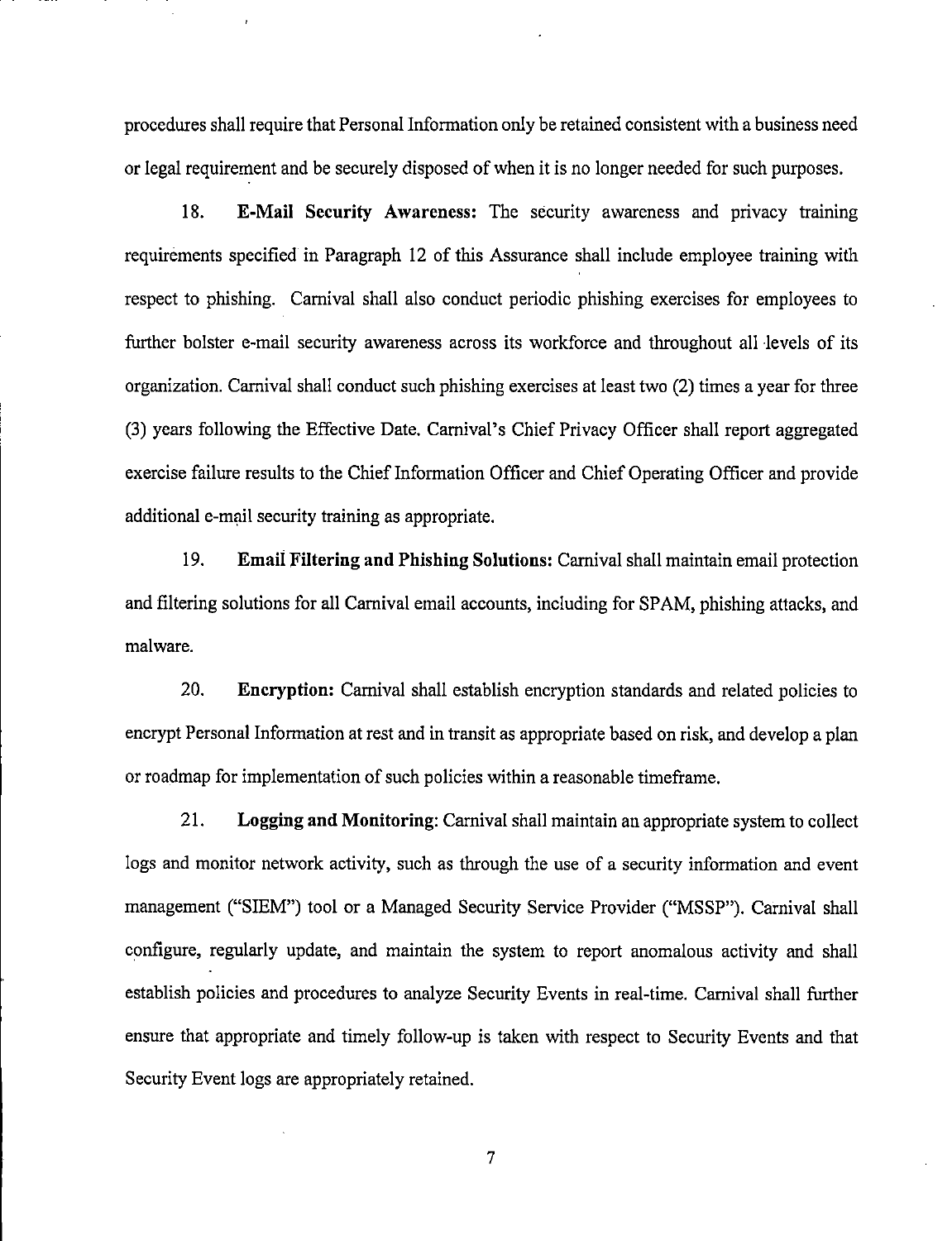22. Access Control and Account Audits: Carnival shall implement and maintain appropriate policies, procedures, and controls to manage and audit the use of Carnival's individual accounts, system administrator accounts, service accounts, and vendor accounts.

23. Password Management: Carnival shall implement and maintain password policies and procedures requiring the use of strong, complex passwords and password rotation, and ensuring that stored passwords are properly protected from unauthorized access.

24. Multi-Factor Authentication: Carnival shall implement multi-factor authentication for remote access to the Company Network, unless technologically unable to do so due to a third-party design or configuration.

25. Firewalls: Carnival shall implement and maintain firewall policies and procedures for the portion of the Company Network that it owns to appropriately restrict connections between external networks and the Company Network.

26. Penetration Testing: Carnival shall implement and maintain a penetration testing program designed to identify, assess, and remediate potential security vulnerabilities on the portion of the Company Network that it owns, or as is otherwise available. Such testing shall occur on an annual basis and shall include penetration testing of Carnival's internal and external network defenses and appropriate remediation of vulnerabilities revealed by such testing, as well as documentation of such remediation.

27. Risk Assessment Program: Carnival shall conductan annual risk assessment, the first of which shall be initiated eighteen (18) months from the Effective Date of this Assurance, which at a minimum includes:

> A. The identification of internal and external risks to the security, confidentiality, or integrity of Personal Information that could result in the unauthorized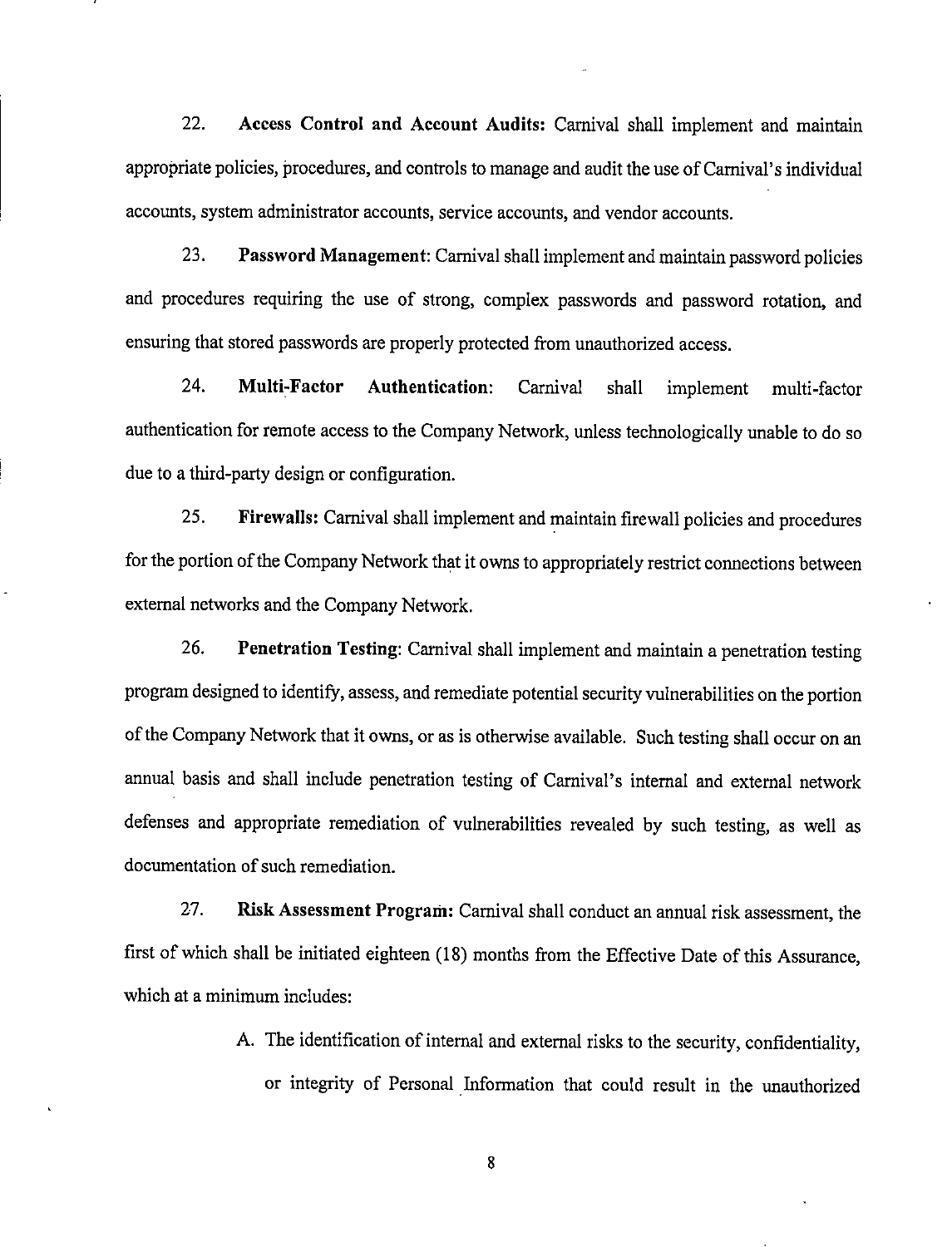disclosure, misuse, loss, alteration, destruction, or other compromise of such information;

- B. An assessment of the safeguards in place to control these risks;
- C. The evaluation of and adjustments to the Information Security Program in light of the results of such testing and monitoring;
- D. The implementation of reasonable safeguards to control these risks; and
- E. Documentation of safeguards implemented in response to such armual risk assessments.

28. Endpoint Detection and Response: Carnival shall implement and maintain an endpoint detection and response solution designed to detect and prevent unauthorized access to its environment.

## IV. INFORMATION SECURITY PROGRAM COMPLIANCE ASSESSMENT

29. Carnival shall obtain an information security risk assessment and report from an independent third-party professional ("Third-Party Assessor"), to assess Carnival's compliance with its Information Security Program using procedures and standards generally accepted in the profession ("Third-Party Assessment"), within eighteen (18) months after the Effective Date of this Assurance. The Third-Party Assessor's report shall:

- A. Set forth the specific administrative, technical, and physical safeguards maintained by Carnival;
- B. Explain the extent to which such safeguards are appropriate in light of Carnival's size and complexity, the nature and scope of Carnival's activities, and the sensitivity of the Personal Information collected from Consumers and maintained by Camival; and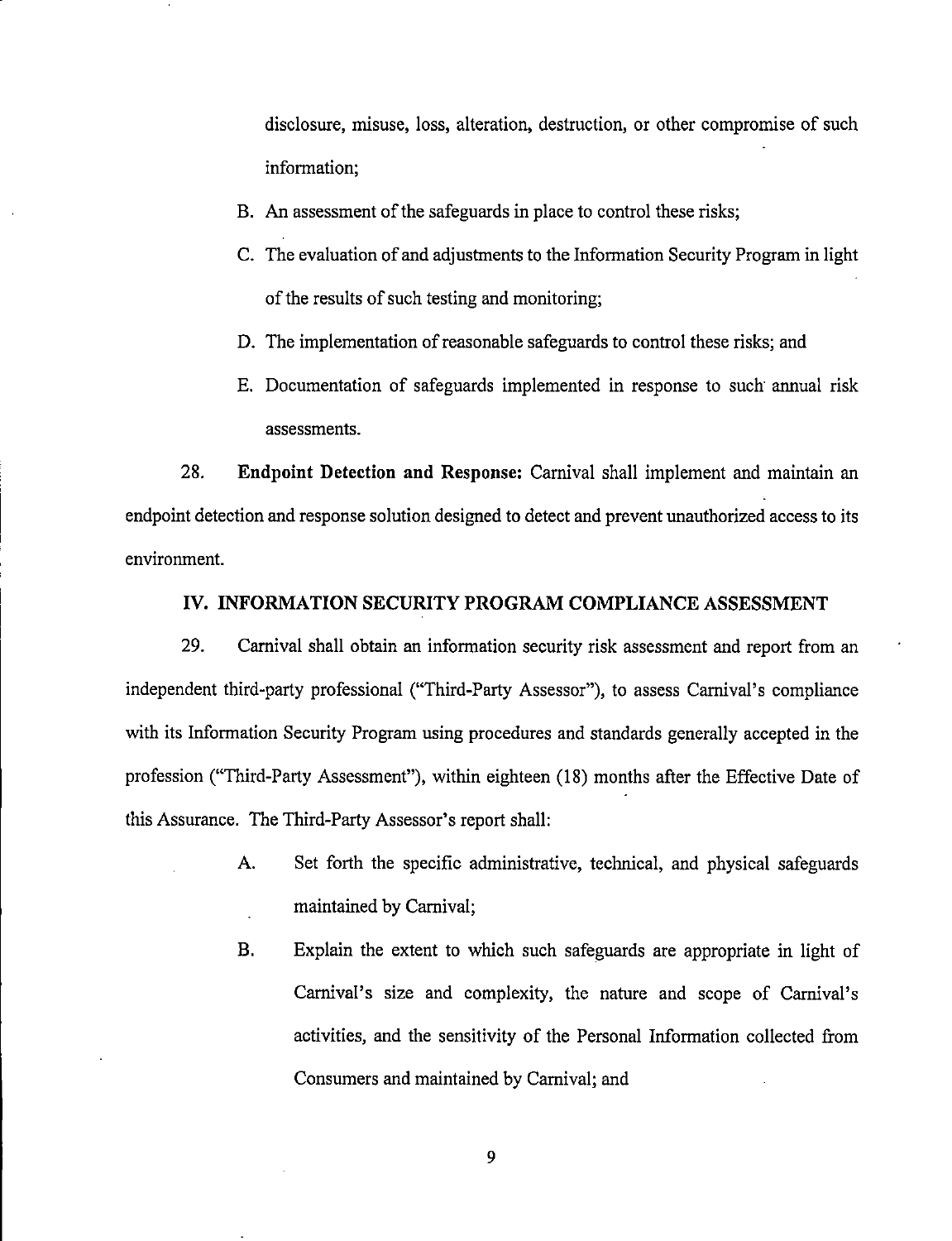C. Explain the extent to which the safeguards that have been implemented meet the requirements of the Information Security Program and the terms of this Assurance.

30. Carnival's Third-Party Assessor shall (a) be a Certified Information Systems Security Professional ("CISSP") or a Certified Information Systems Auditor .("CISA"), or a similarly qualified person or organization; and (b) have at least five (5) years of experience evaluating the effectiveness of computer systems or information system security. Carnival shall provide a copy of the Third-Party Assessment to the Office of the Washington Attorney General within ninety (90) days of completion. The Office of the Washington Attorney General will treat the Third-Party Assessment as confidential and proprietary to the maximum extent permitted by applicable law and as exempt from disclosure under applicable public records law.

## V. PAYMENT TO THE STATES

31. Within thirty (30) days of the Effective Date of this Assurance, Carnival shall pay the total sum of \$1,250,000 to the Attorneys General, which sum shall be divided among the states in amounts agreed to by them and communicated to Carnival along with instructions for payments to the states. Where state law requires judicial or other approval of the Assurance, payment shall be made no later than thirty (30) days after notice from the relevant Attorney General that such final approval for the Assurance has been secured.

32. Of the total amount, Carnival shall pay \$42,830.10 to the North Carolina Attorney General. The payment received by the Attorney General may be used for purposes that may include, but are not limited to, attorneys' fees and other costs of investigation and litigation, or may be placed in, or applied to, the consumer protection enforcement fund, including future consumer protection or privacy enforcement, consumer education, litigation or local consumer aid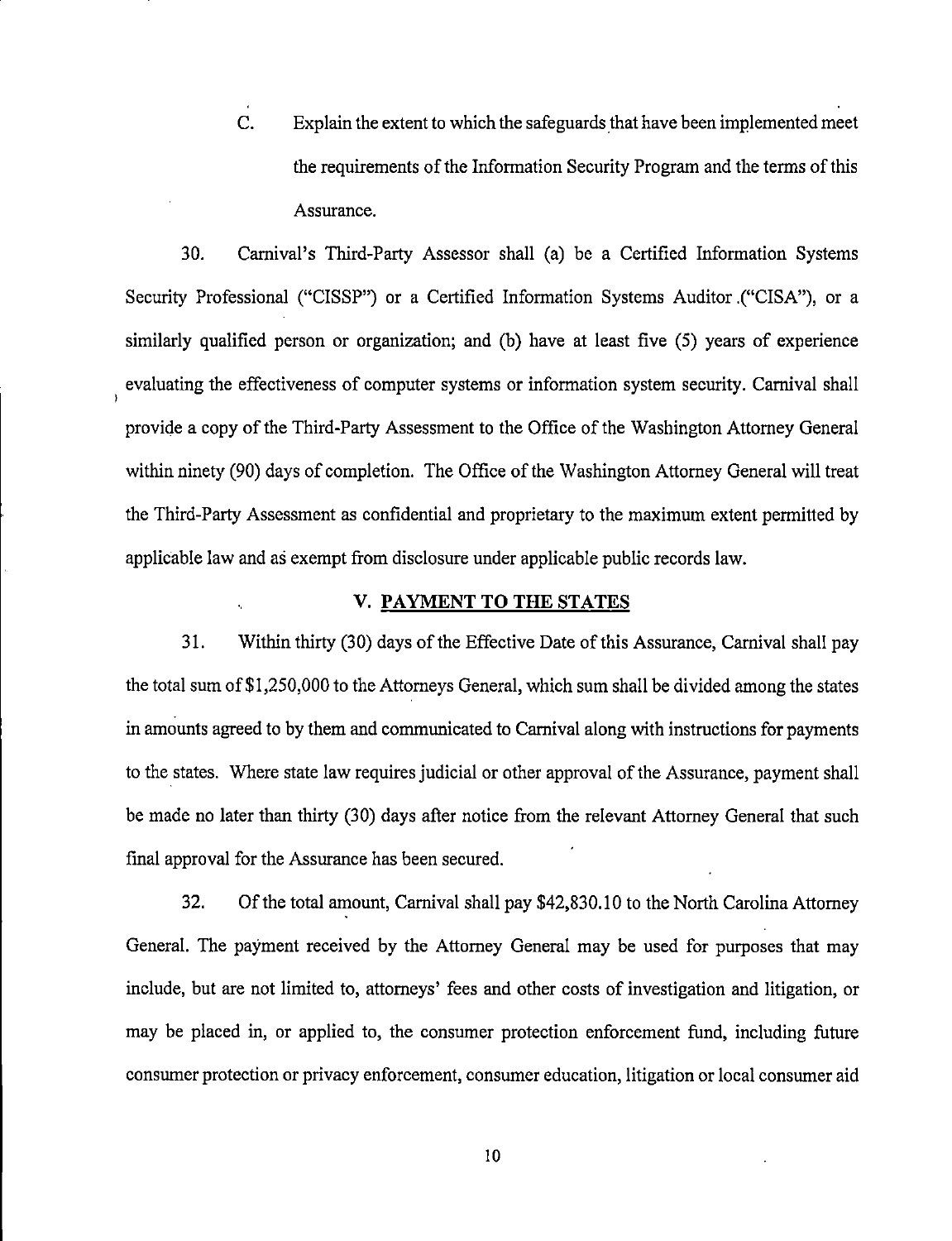fund or revolving fund, used to defray the costs of the inquiry leading hereto, and/or for other uses permitted by state law, at the sole discretion of the Attorney General.

#### VI. RELEASE

33. Following the Effective Date, the Attorneys General shall hereby release and discharge Carnival from all civil claims that the Attorneys General could have brought under the Consumer Protection Acts, the Personal Information Protection Acts, the Security Breach Notification Acts, or common law claims concerning unfair, deceptive or fraudulent trade practices based on Carnival's conduct related to the Data Breach prior to the Effective Date. Nothing contained in this paragraph shall be construed to limit the ability of the Attorneys General to enforce the obligations that Carnival has under this Assurance. Further, nothing in this Assurance shall be construed to waive or limit any private rights of action.

## VII. PRESERVATION OF AUTHORITY

34. Nothing in this Assurance shall be construed to limit the authority or ability of the Attorneys General to protect the interests of North Carolina or the people of North Carolina. This Assurance shall not bar the Attorneys General or any other governmental entity from enforcing laws, regulations, or rules against Carnival for conduct subsequent to or otherwise not covered by the Release. Further, nothing in this Assurance shall be construed to limit the ability of the Attorneys General to enforce the obligations that Carnival has under this Assurance.

#### VIII. GENERAL PROVISIONS

35. The Parties understand and agree that this Assurance shall not be construed as an approval or sanction by the Attorneys General of Carnival's business practices, nor shall Carnival represent that this Assurance constitutes an approval or sanction of its business practices. The Parties further understand and agree that any failure by the Attorneys General to take any action in response to information submitted pursuant to this Assurance shall not be construed as an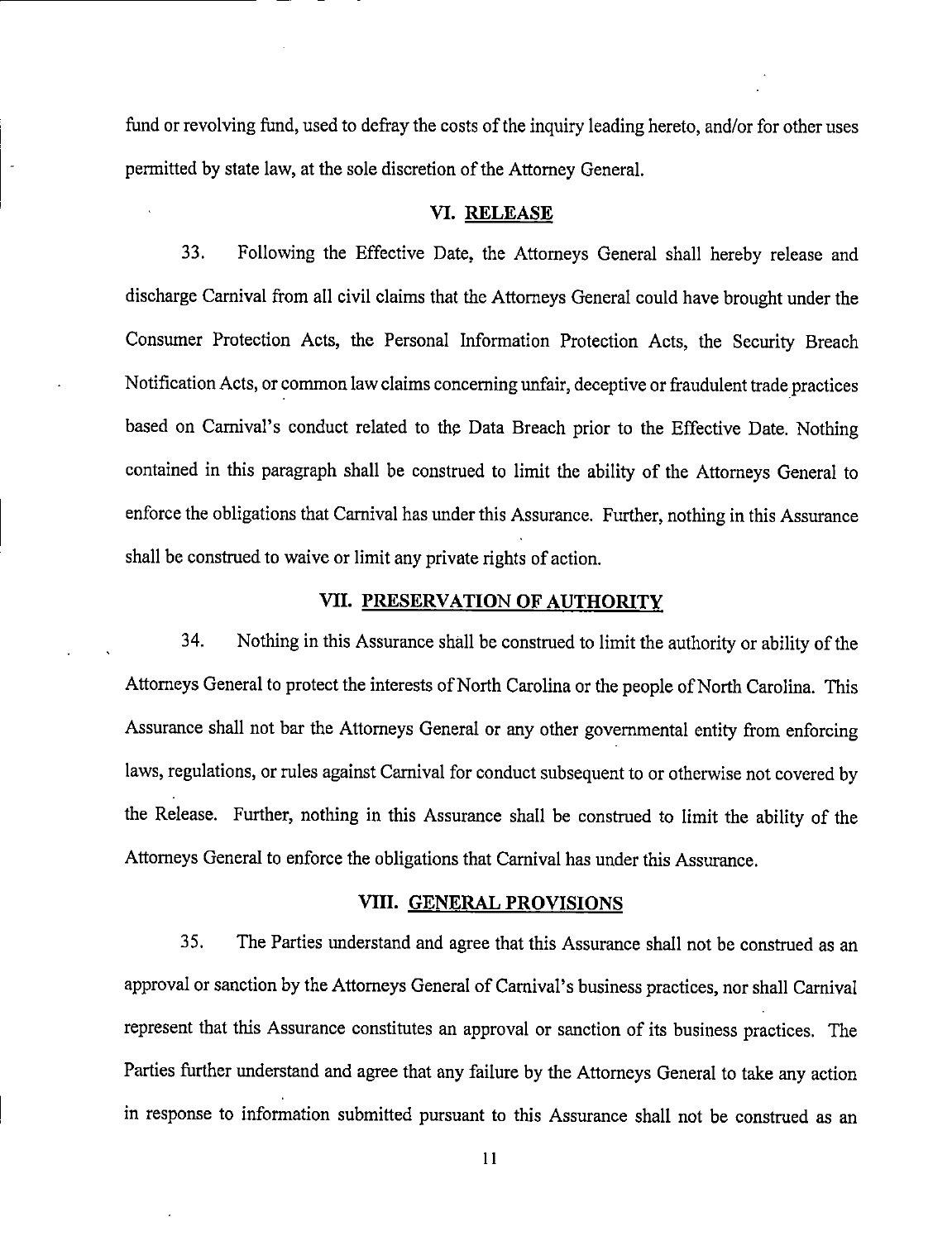approval or sanction of any representations, acts, or practices indicated by such information, nor shall it preclude action thereon at a later date.

36. Nothing contained in this Assurance is intended to be, and shall not in any event be construed or deemed to be, an admission or concession or evidence of any liabilityor wrongdoing whatsoever on the part of Carnival or of any fact or violation of any law, rule, or regulation. This Assurance is made without trial or adjudication of any alleged issue of fact or law and without any finding of liability of any kind. Carnival enters into this Assurance for settlement purposes only.

37. Carnival's obligations under Paragraphs 18, 20, 22, and-24-28 of this Assurance shall expire at the conclusion of the five (5) year period after the Effective Date of this Assurance, unless they have expired at an earlier date pursuant to their specific terms; provided, however, that nothing in this Assurance shall be construed as relieving Carnival of the obligation to comply with all applicable state and federal laws, regulations, and rules, nor shall any of the provisions of this Assurance be deemed to be permission to engage in any acts or practices prohibited by such laws, regulations, and rules.

38. Carnival shall deliver a copy of this Assurance to, or otherwise fully apprise, its Chief Executive Officer, Chief Information Officer, Chief Information Security Officer, General Counsel, and its Audit Committee within ninety (90) days of the Effective Date. Carnival shall deliver a copy of this Assurance to, or otherwise fully apprise, any new Chief Executive Officer, Chief Information Officer, Chief Information Security Officer, General Counsel, and each new member of its Audit Committee, within ninety (90) days from which such person assumes his/her position with Carnival.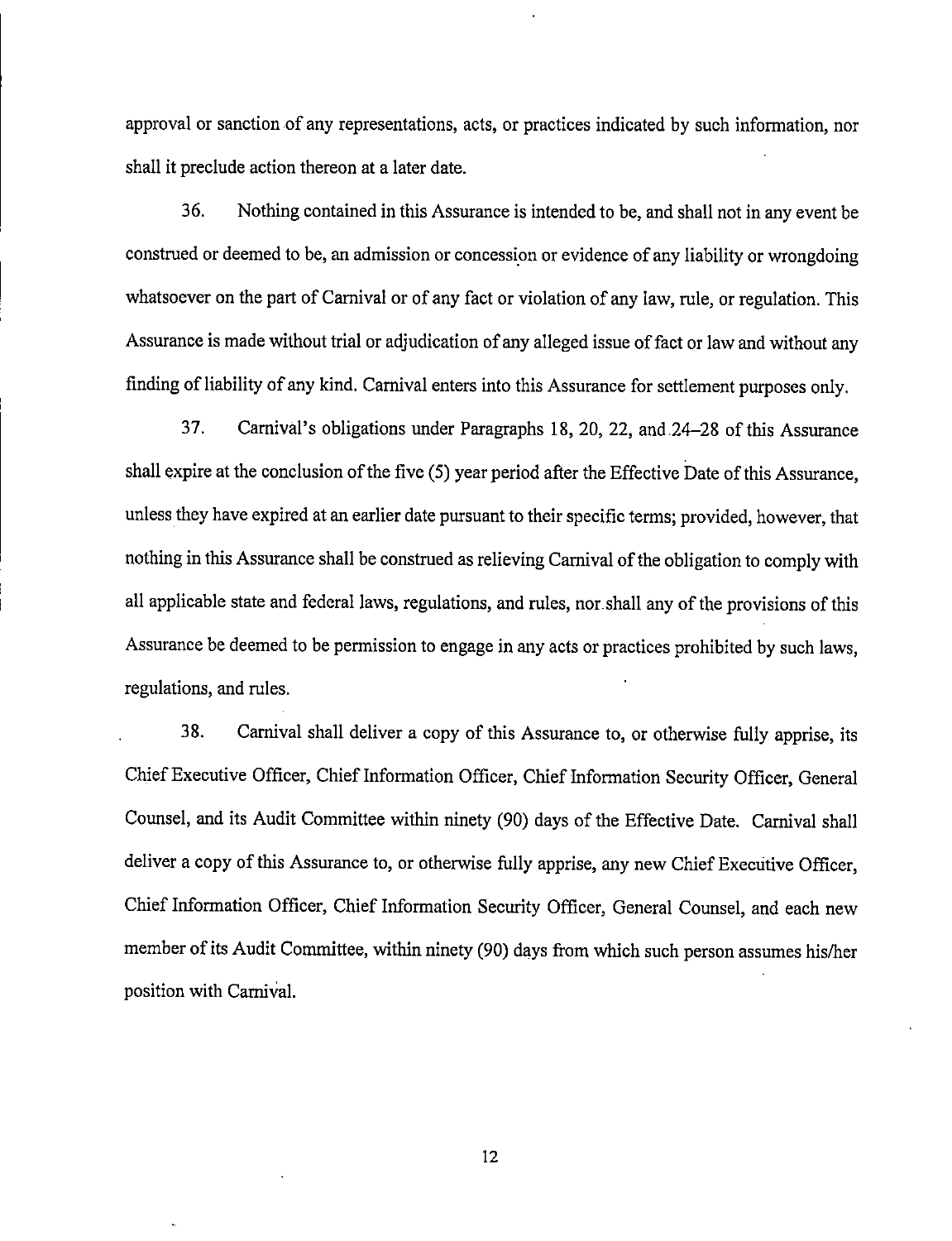39. To the extent that there are any, Carnival agrees to pay all court costs associated with the filing (if legally required) of this Assurance. No court costs, if any, shall be taxed against the Attorneys General.

40. This Assurance may be executed by any number of counterparts and by different signatories on separate counterparts, each of which shall constitute an original counterpart thereof and all of which together shall constitute one and the same document. One or more counterparts of this Assurance may be delivered by facsimile or electronic transmission with the intent that it or they shall constitute an original counterpart thereof.

41. Carnival agrees that this Assurance does not entitle it to seek or to obtain attorneys' fees as a prevailing party under any statute, regulation, or rule, and Carnival further waives any right to attorneys' fees that may arise under such statute, regulation, or rule.

42. This Assurance shall not be construed to waive any claims of Sovereign Immunity the States may have in any action or proceeding.

## IX. SEVERABILITY

43. If any clause, provision, or section of this Assurance shall, for any reason, be held illegal, invalid, or unenforceable, such illegality, invalidity, or unenforceability shall not affect any other clause, provision, or section of this Assurance, which shall be construed and enforced as if such illegal, invalid, or unenforceable clause, section, or provision had not been contained herein.

#### X. NOTICE/DELIVERY OF DOCUMENTS

44. Whenever Carnival shall provide notice to the Attorney General under this Assurance, that requirement shall be satisfied by sending notice to:

> Kimberley D'Arruda North Carolina Department of Justice Consumer Protection Division P.O. Box 629 Raleigh, NC 27602-0629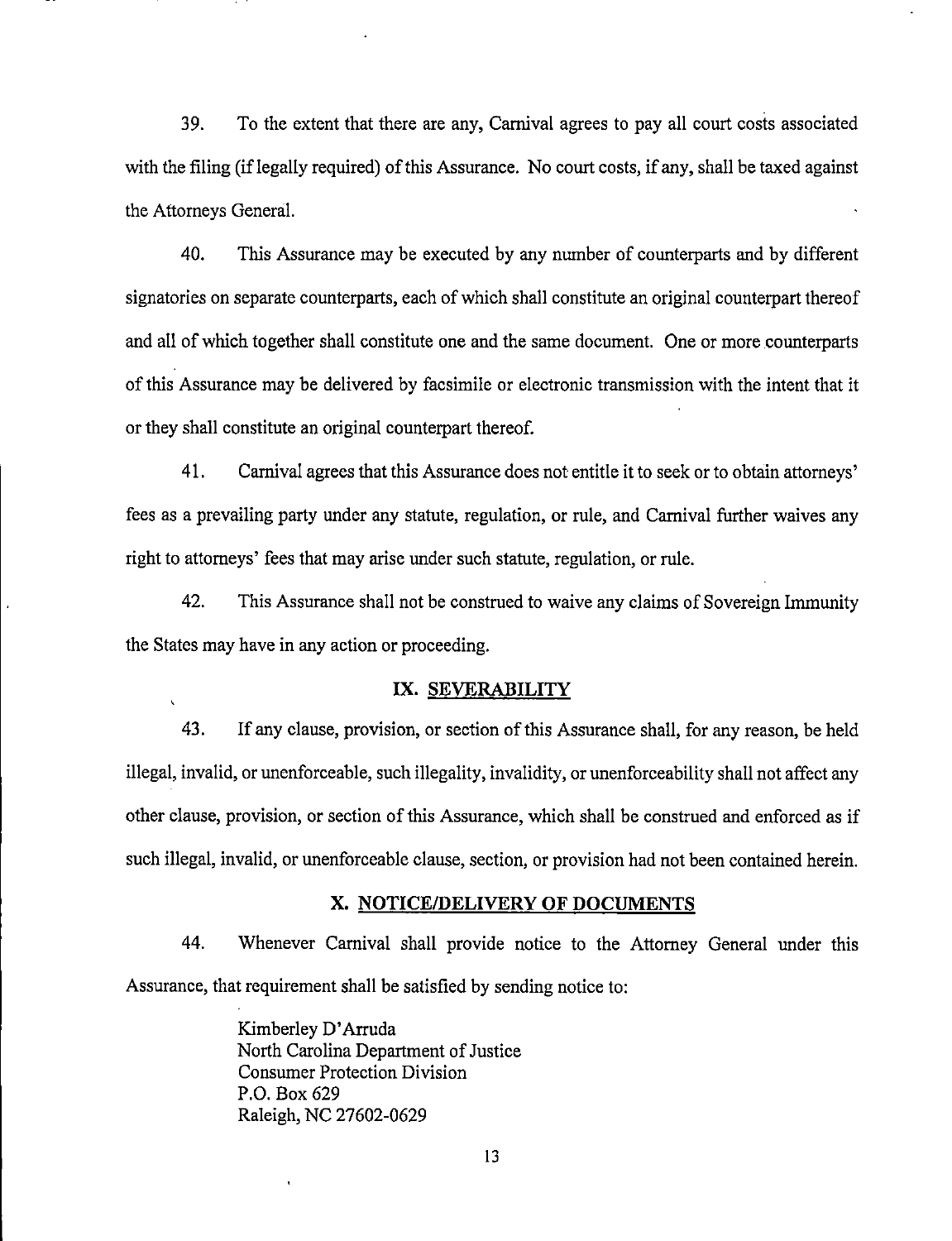919-716-6000 kdarruda@ncdoj.gov

45. Any notices or other documents sent to Carnival pursuant to this Assurance shall be sent to the following address:

> Enrique Miguez, General Counsel Carnival Corporation 3655 N.W. 87<sup>th</sup> Avenue Miami, FL 33178-2428 EMiguez@camival.com

46. All notices or other documents to be provided under this Assurance shall be sent by U.S. mail, certified mail retum receipt requested, or other nationally recognized courier service that provides for tracking services and identification of the person signing for the notice or document, and shall have been deemed to be sent upon mailing. Additionally, any notices or documents to be provided under this Assurance shall also be sent by electronic mail if an email address has been provided for Notice. Any party may update its address by sending written notice to the other party.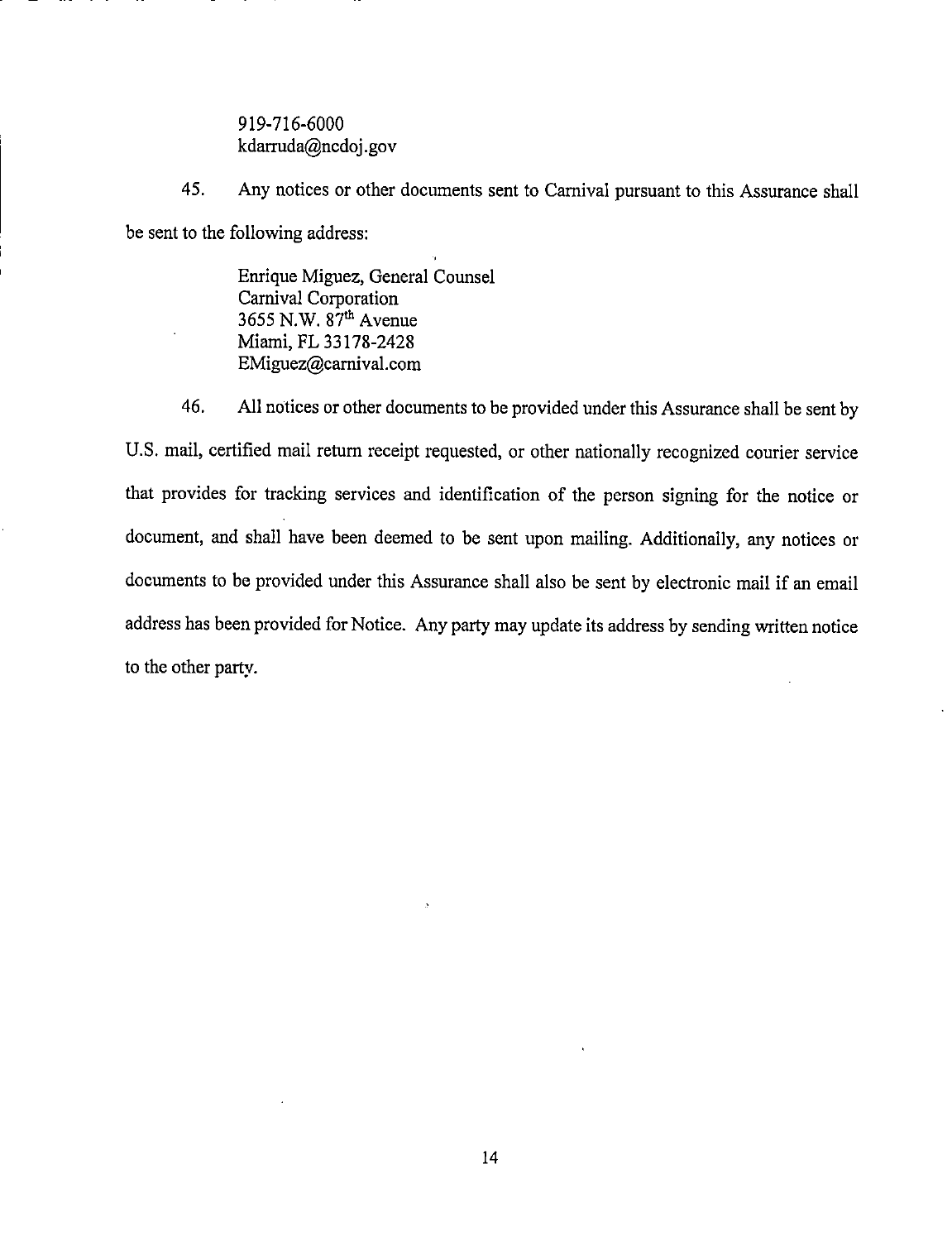## FOR THE STATE OF NORTH CAROLINA

JOSHUA H. STEIN, ATTORNEY GENERAL STATE OF NORTH CAROLINA

Date: Juine 22.2022

By: Kimberley D'Arruda, Special Deputy Attorney General North Carolina Department of Justice Consumer Protection Division P.O. Box 629 Raleigh, NC 27602-0629 919-716-6000 kdarruda@ncdoi.gov NC State Bar No. 25271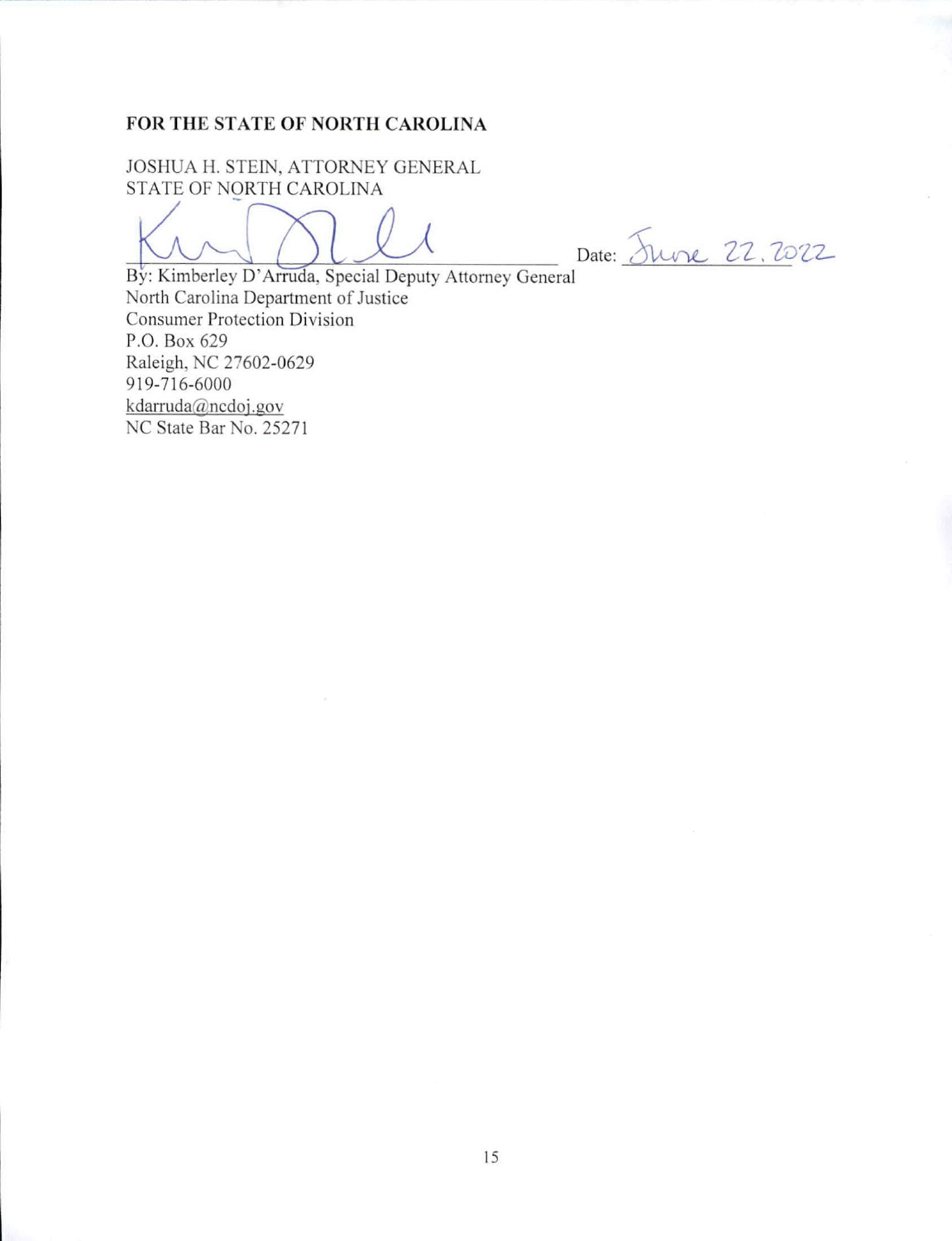FOR CARNIVAL By:  $\frac{X^2 + 4}{Y^2 + 4}$  Date: June 20, 2022

Enrique Miguez, General Counsel Carnival Corporation  $3655$  N.W.  $87<sup>th</sup>$  Avenue Miami, PL 33178-2428 EMiguez@camival.com

## Counsel for Defendant, Carnival:

By:

Date: June 20, 2022

Aravind Swaminathan Jonathan A. Direnfeld Lead Counsel for Carnival ORRICK, HERRINGTON & SUTCLIFFE LLP 701 Fifth Avenue, Suite 5600 Seattle, WA 98104-7097 +1 (206) 839-4300 aswaminathan@orrick.com idirenfeld@orrick.com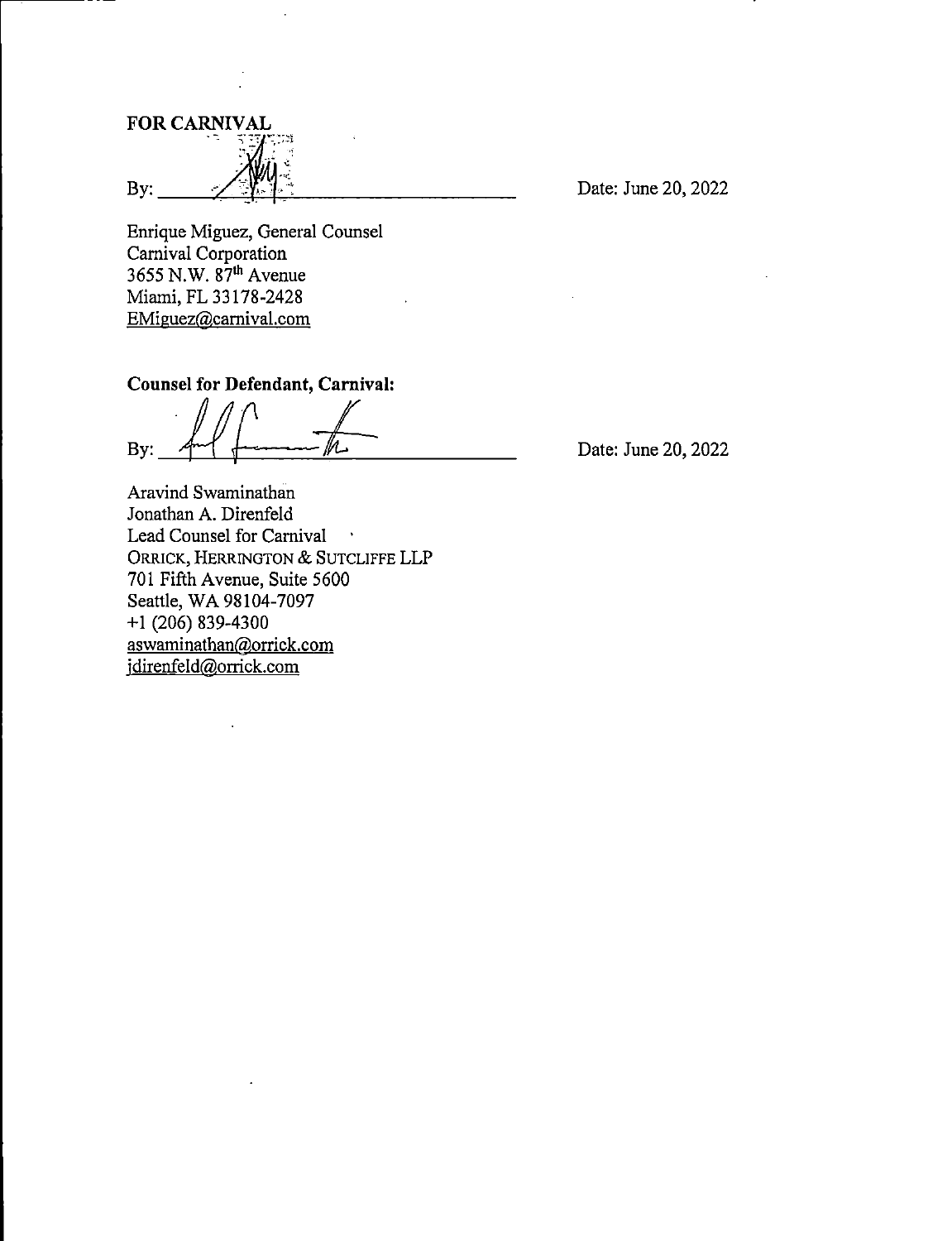| <b>STATE</b>         | <b>CONSUMER PROTECTION ACTS</b>                                                                                              |
|----------------------|------------------------------------------------------------------------------------------------------------------------------|
| Alabama              | Alabama Deceptive Trade Practices Act, Ala. Code § 8-                                                                        |
|                      | 19-1, <i>et seq.</i>                                                                                                         |
| Alaska               | Unfair Trade Practices Act, AS 45.50.471 et seq.                                                                             |
| Arizona              | Arizona Consumer Fraud Act, A.R.S. §§ 44-1521 et seq.                                                                        |
| Arkansas             | Arkansas Deceptive Trade Practices Act, Ark. Code                                                                            |
|                      | Ann. §§ 4-88-101 <i>et seq.</i>                                                                                              |
| Colorado             | Colorado Consumer Protection Act, C.R.S. §§ 6-1-101<br>et seq.                                                               |
| Connecticut          | Connecticut Unfair Trade Practices Act, Conn. Gen.                                                                           |
|                      | Stat. §§ 42-110b et seq.                                                                                                     |
| Delaware             | Consumer Fraud Act, 6 Del. C. §§ 2511 et seq.                                                                                |
| District of Columbia | Consumer Protection Procedures Act, D.C. Code §§ 28-<br>3901 et seq.                                                         |
| Florida              | Florida Deceptive and Unfair Trade Practices Act,<br>Chapter 501, Part II, Florida Statutes                                  |
| Georgia              | Georgia Fair Business Practices Act, O.C.G.A. §§ 10-1-<br>390 through 408                                                    |
| Hawaii               | Uniform Deceptive Trade Practice Act, Haw. Rev. Stat.                                                                        |
|                      | Chpt. 481A and Haw. Rev. Stat. Sect. 480-2                                                                                   |
| Idaho                | Idaho Consumer Protection Act, Idaho Code §§ 48-601                                                                          |
|                      | et seq.                                                                                                                      |
| Indiana              | Deceptive Consumer Sales Act, Ind. Code §§ 24-5-0.5 et                                                                       |
|                      | seq.                                                                                                                         |
| Iowa                 | Iowa Consumer Fraud Act, Iowa Code § 714.16                                                                                  |
| Kansas               | Kansas Consumer Protection Act, K.S.A. §§ 50-623 et<br>seq.                                                                  |
| Kentucky             | Kentucky Consumer Protection Act, KRS §§ 367.110-<br>.300, 367.990                                                           |
| Louisiana            | Unfair Trade Practices and Consumer Protection Law,<br>La. R.S. §§ 51:1401 et seq.                                           |
| Maine                | Maine Unfair Trade Practices Act, 5 M.R.S.A. §§ 205-A<br>et seq.                                                             |
| Maryland             | Maryland Consumer Protection Act, Md. Code Ann.,<br>Com. Law §§ 13-101 et seq. (2013 Repl. Vol and 2021<br>Supp.)            |
| Massachusetts        | Mass. Gen. Laws ch. 93A                                                                                                      |
| Michigan             | Michigan Consumer Protection Act, MCL §§ 445.901 et<br>seq.                                                                  |
| Minnesota            | The Uniform Deceptive Trade Practices Act, Minn. Stat.<br>§§ 325D.43-.48; Consumer Fraud Act, Minn. Stat. §§<br>325F.68-.694 |

# Appendix A

 $\hat{\mathbf{r}}$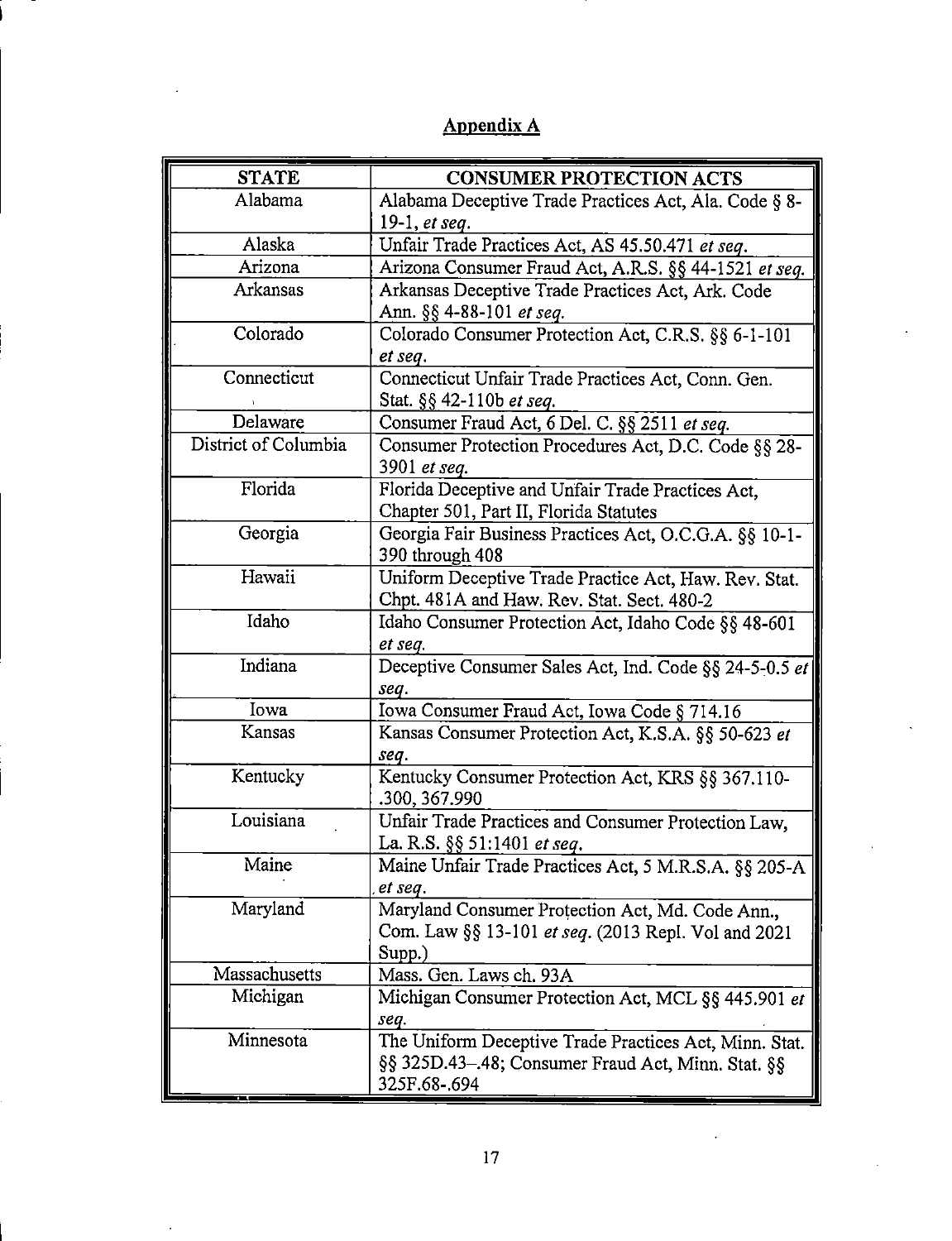| Montana        | Montana Unfair Trade Practices and Consumer                                                   |
|----------------|-----------------------------------------------------------------------------------------------|
|                | Protection Act, Mont. Code Ann. §§ 30-14-101 et seq.                                          |
| Nebraska       | Nebraska Consumer Protection Act, Neb. Rev. Stat. §§                                          |
|                | 59-1601 et seq.; Nebraska Uniform Deceptive Trade                                             |
|                | Practices Act, Neb. Rev. Stat. § 87-301 et seq.                                               |
| Nevada         | Nevada Deceptive Trade Practices Act; Nev. Rev. Stat.                                         |
|                | §§ 598.0903 et seq.                                                                           |
| New Hampshire  | NH RSA 358-A                                                                                  |
| New Jersey     | New Jersey Consumer Fraud Act, N.J.S.A. 56:8-1 et seq.                                        |
| New Mexico     | The New Mexico Unfair Practices Act, NMSA 1978, §§                                            |
|                | 57-12-1 to -26 (1967, as amended through 2019)                                                |
| New York       | Executive Law 63(12), General Business Law 349/350                                            |
| North Carolina | North Carolina Unfair and Deceptive Trade Practices                                           |
|                | Act, N.C.G.S. §§ 75-1.1 et seq.                                                               |
| North Dakota   | Unlawful Sales or Advertising Practices, N.D.C.C. §§ 51-15-                                   |
|                | 01 et seq.                                                                                    |
| Ohio           | Ohio Consumer Sales Practices Act, R.C. §§ 1345.01 et                                         |
|                | seq.                                                                                          |
| Oklahoma       | Oklahoma Consumer Protection Act, 15 O.S. §§ 751 et                                           |
|                | seq.                                                                                          |
| Oregon         | Oregon Unlawful Trade Practices Act, ORS 646.605 et                                           |
|                | seq.                                                                                          |
| Pennsylvania   | Pennsylvania Unfair Trade Practices and Consumer                                              |
| Rhode Island   | Protection Law, 73 P.S. §§ 201-1 et seq.                                                      |
|                | Rhode Island Deceptive Trade Practices Act, R.I. Gen.<br>Laws $\S\S 6$ -13.1-1 <i>et seq.</i> |
| South Carolina | South Carolina Unfair Trade Practices Act, S.C. Code                                          |
|                | Ann. §§ 39-5-10 et seq.                                                                       |
| South Dakota   | <b>SDCL 37-24</b>                                                                             |
| Tennessee      | Tennessee Consumer Protection Act of 1977, Tenn.                                              |
|                | Code Ann. §§ 47-18-101 to -132                                                                |
| Utah           | Utah Consumer Sales Practices Act, Utah Code §§ 13-                                           |
|                | 11-1, <i>et.</i> seq.                                                                         |
| Vermont        | Vermont Consumer Protection Act, 9 V.S.A. §§ 2451 et                                          |
|                | seq.                                                                                          |
| Virginia       | Virginia Consumer Protection Act, Virginia Code §§                                            |
|                | 59.1-196 through 59.1-207                                                                     |
| Washington     | Washington Consumer Protection Act, RCW 19.86.020                                             |
| West Virginia  | West Virginia Consumer Credit and Protection Act                                              |
|                | ("WVCCPA"), W. Va. Code §§ 46A-1-101 et seq.                                                  |
|                | [W.Va. Code                                                                                   |
|                | $\S$ § 46A-6-104, 46A-6-102(7)(6), 46A-6-102(7)(M)]                                           |
| Wisconsin      | Fraudulent Representations. Wis. Stat. § 100.18(1)                                            |
| Wyoming        | Wyoming Consumer Protection Act, Wyo. Stat. Ann. §§                                           |
|                | 40-12-101 through -114                                                                        |

 $\overline{\phantom{a}}$ 

 $\frac{1}{2}$ 

÷,

 $\overline{\phantom{a}}$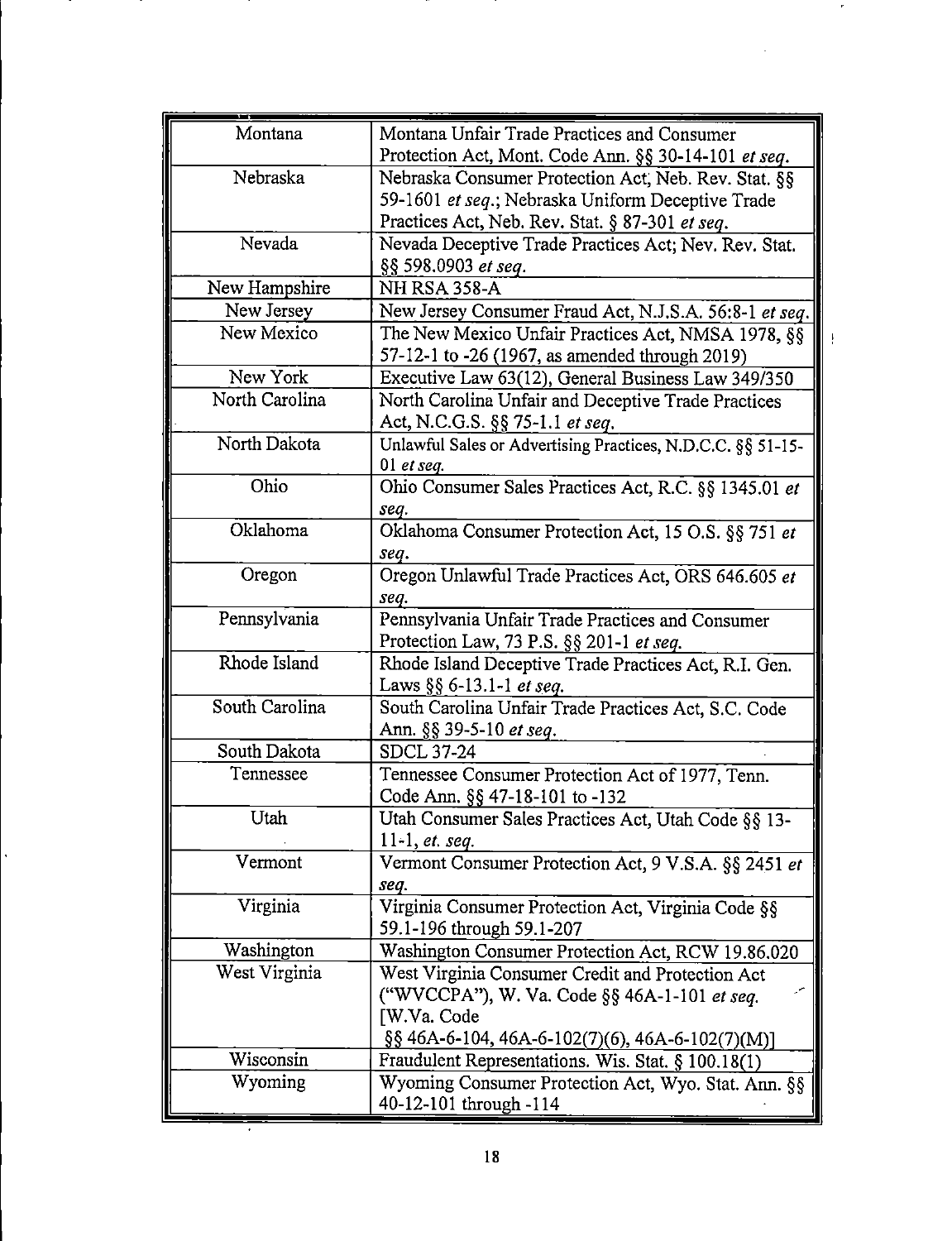| Alabama<br>§ 8-38-1 et seq.<br>Alaska<br>seq.<br>Ariz. Rev. Stat. § 18-552<br>Arizona<br>Arkansas<br>4-110-101 et seq.<br>Colorado<br>Connecticut<br>Delaware<br>100 $et$ seq.<br>District of Columbia<br>Florida<br><b>Florida Statutes</b><br>Georgia<br>1-910 through 915<br>Hawaii<br>Chpt. 487N<br>Idaho.<br>Indiana<br>4.9 et seq.<br>Iowa<br>Iowa Code § 715C<br>Kansas<br>Kentucky<br>KRS 365.732<br>Louisiana<br>51:3071 et seq.<br>Maine<br>§§ 1346 et seq.<br>Maryland<br>2021 Supp.)<br>Massachusetts<br>seq.<br>Michigan | PERSONAL INFORMATION PROTECTION ACTS                     |
|---------------------------------------------------------------------------------------------------------------------------------------------------------------------------------------------------------------------------------------------------------------------------------------------------------------------------------------------------------------------------------------------------------------------------------------------------------------------------------------------------------------------------------------|----------------------------------------------------------|
|                                                                                                                                                                                                                                                                                                                                                                                                                                                                                                                                       | & SECURITY BREACH NOTIFICATION ACTS                      |
|                                                                                                                                                                                                                                                                                                                                                                                                                                                                                                                                       | Alabama Data Breach Notification Act of 2018, Ala. Code  |
|                                                                                                                                                                                                                                                                                                                                                                                                                                                                                                                                       |                                                          |
|                                                                                                                                                                                                                                                                                                                                                                                                                                                                                                                                       | Personal Information Protection Act, AS §§ 45.48.010 et  |
|                                                                                                                                                                                                                                                                                                                                                                                                                                                                                                                                       |                                                          |
|                                                                                                                                                                                                                                                                                                                                                                                                                                                                                                                                       |                                                          |
|                                                                                                                                                                                                                                                                                                                                                                                                                                                                                                                                       | Personal Information Protection Act, Ark. Code Ann. §§   |
|                                                                                                                                                                                                                                                                                                                                                                                                                                                                                                                                       |                                                          |
|                                                                                                                                                                                                                                                                                                                                                                                                                                                                                                                                       | Personal Information Protection, C.R.S. § 6-1-713.5;     |
|                                                                                                                                                                                                                                                                                                                                                                                                                                                                                                                                       | Security Breach Notification, C.R.S. § 6-1-716           |
|                                                                                                                                                                                                                                                                                                                                                                                                                                                                                                                                       | Safeguarding of Personal Information, Conn. Gen. Stat. § |
|                                                                                                                                                                                                                                                                                                                                                                                                                                                                                                                                       | 42-471; Breach of Security, Conn. Gen. Stat. § 36a-701b  |
|                                                                                                                                                                                                                                                                                                                                                                                                                                                                                                                                       | Delaware Data Breach Notification Law, 6 Del. C. § 12B-  |
|                                                                                                                                                                                                                                                                                                                                                                                                                                                                                                                                       |                                                          |
|                                                                                                                                                                                                                                                                                                                                                                                                                                                                                                                                       | District of Columbia Consumer Security Breach            |
|                                                                                                                                                                                                                                                                                                                                                                                                                                                                                                                                       | Notification Act, D.C. Code §§ 28-3851 et seq.           |
|                                                                                                                                                                                                                                                                                                                                                                                                                                                                                                                                       | Florida Information Protection Act, Section 501.171,     |
|                                                                                                                                                                                                                                                                                                                                                                                                                                                                                                                                       |                                                          |
|                                                                                                                                                                                                                                                                                                                                                                                                                                                                                                                                       | Georgia Personal Identity Protection Act, O.C.G.A §§ 10- |
|                                                                                                                                                                                                                                                                                                                                                                                                                                                                                                                                       |                                                          |
|                                                                                                                                                                                                                                                                                                                                                                                                                                                                                                                                       | Security Breach of Personal Information, Haw. Rev. Stat. |
|                                                                                                                                                                                                                                                                                                                                                                                                                                                                                                                                       |                                                          |
|                                                                                                                                                                                                                                                                                                                                                                                                                                                                                                                                       | Identity Theft, Idaho Code §§ 28-51-104 et seq.          |
|                                                                                                                                                                                                                                                                                                                                                                                                                                                                                                                                       | Disclosure of Security Breach Act, Indiana Code §§ 24-   |
|                                                                                                                                                                                                                                                                                                                                                                                                                                                                                                                                       |                                                          |
|                                                                                                                                                                                                                                                                                                                                                                                                                                                                                                                                       | Personal Information Security Breach Protection Act,     |
|                                                                                                                                                                                                                                                                                                                                                                                                                                                                                                                                       |                                                          |
|                                                                                                                                                                                                                                                                                                                                                                                                                                                                                                                                       | The Wayne Owen Act, K.S.A. § 50-6,139b; Security         |
|                                                                                                                                                                                                                                                                                                                                                                                                                                                                                                                                       | Breach Notification Act, K.S.A. §§ 50-7a01 et seq.       |
|                                                                                                                                                                                                                                                                                                                                                                                                                                                                                                                                       |                                                          |
|                                                                                                                                                                                                                                                                                                                                                                                                                                                                                                                                       | Database Security Breach Notification Law, La. R.S. §§   |
|                                                                                                                                                                                                                                                                                                                                                                                                                                                                                                                                       |                                                          |
|                                                                                                                                                                                                                                                                                                                                                                                                                                                                                                                                       | Maine Notice of Risk to Personal Data Act, 10 M.R.S.A.   |
|                                                                                                                                                                                                                                                                                                                                                                                                                                                                                                                                       |                                                          |
|                                                                                                                                                                                                                                                                                                                                                                                                                                                                                                                                       | Maryland Personal Information Protection Act, Md. Code   |
|                                                                                                                                                                                                                                                                                                                                                                                                                                                                                                                                       | Ann., Com. Law § 14-3501 et seq. (2013 Repl. Vol and     |
|                                                                                                                                                                                                                                                                                                                                                                                                                                                                                                                                       | Mass. Gen. Laws ch. 93H; 201 Code Mass. Regs. 17.00 et   |
|                                                                                                                                                                                                                                                                                                                                                                                                                                                                                                                                       |                                                          |
|                                                                                                                                                                                                                                                                                                                                                                                                                                                                                                                                       |                                                          |
|                                                                                                                                                                                                                                                                                                                                                                                                                                                                                                                                       | (Breach notification only; no applicable State personal  |
| information protection Act)                                                                                                                                                                                                                                                                                                                                                                                                                                                                                                           |                                                          |
|                                                                                                                                                                                                                                                                                                                                                                                                                                                                                                                                       | Identity Theft Protection Act, MCL §§ 445.61 et seq.     |

# Appendix B

 $\ddot{\phantom{a}}$ 

 $\mathbf{v}$ 

 $\pm$   $\pm$ 

 $\sim$